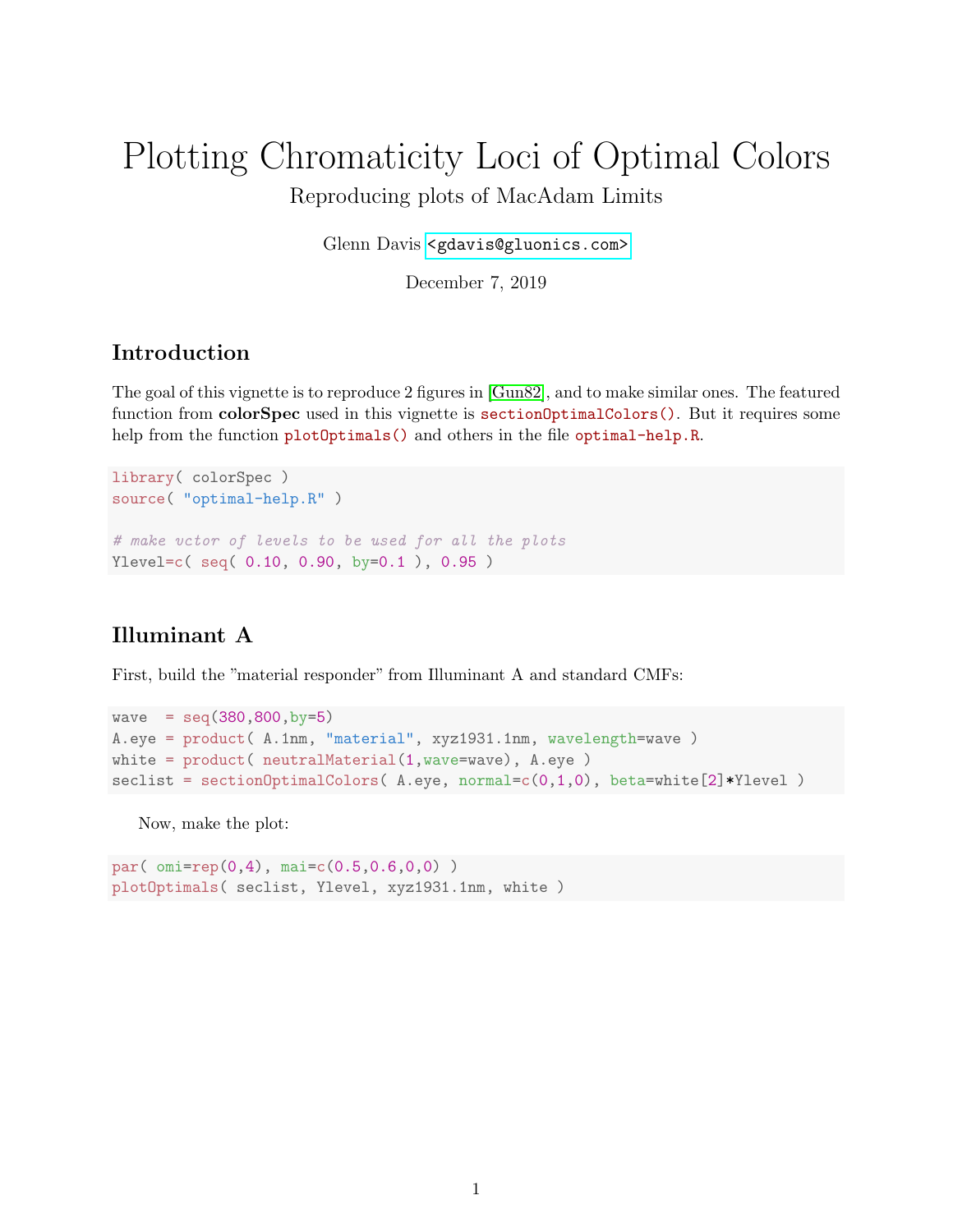

Figure 1: MacAdam Limits for Illuminant A

Compare this with Figure 3(3.7) from [\[Gun82\]](#page-4-0).

#### Illuminant D65

First, build the "material responder" from Illuminant D65 and standard CMFs:

```
wave = seq(380,800,by=5)
D65.eye = product( D65.1nm, "material", xyz1931.1nm, wavelength=wave )
white = product( neutralMaterial(1,wave=wave), D65.eye )
\text{seclist} = \text{sectionOptimalColors}(\text{D65.eye}, \text{normal=c}(0,1,0), \text{beta=white}[2]* \text{Ylevel})
```
Make the plot:

```
par( omi=rep(0,4), mai=c(0.5,0.6,0,0) )
plotOptimals( seclist, Ylevel, xyz1931.1nm, white )
```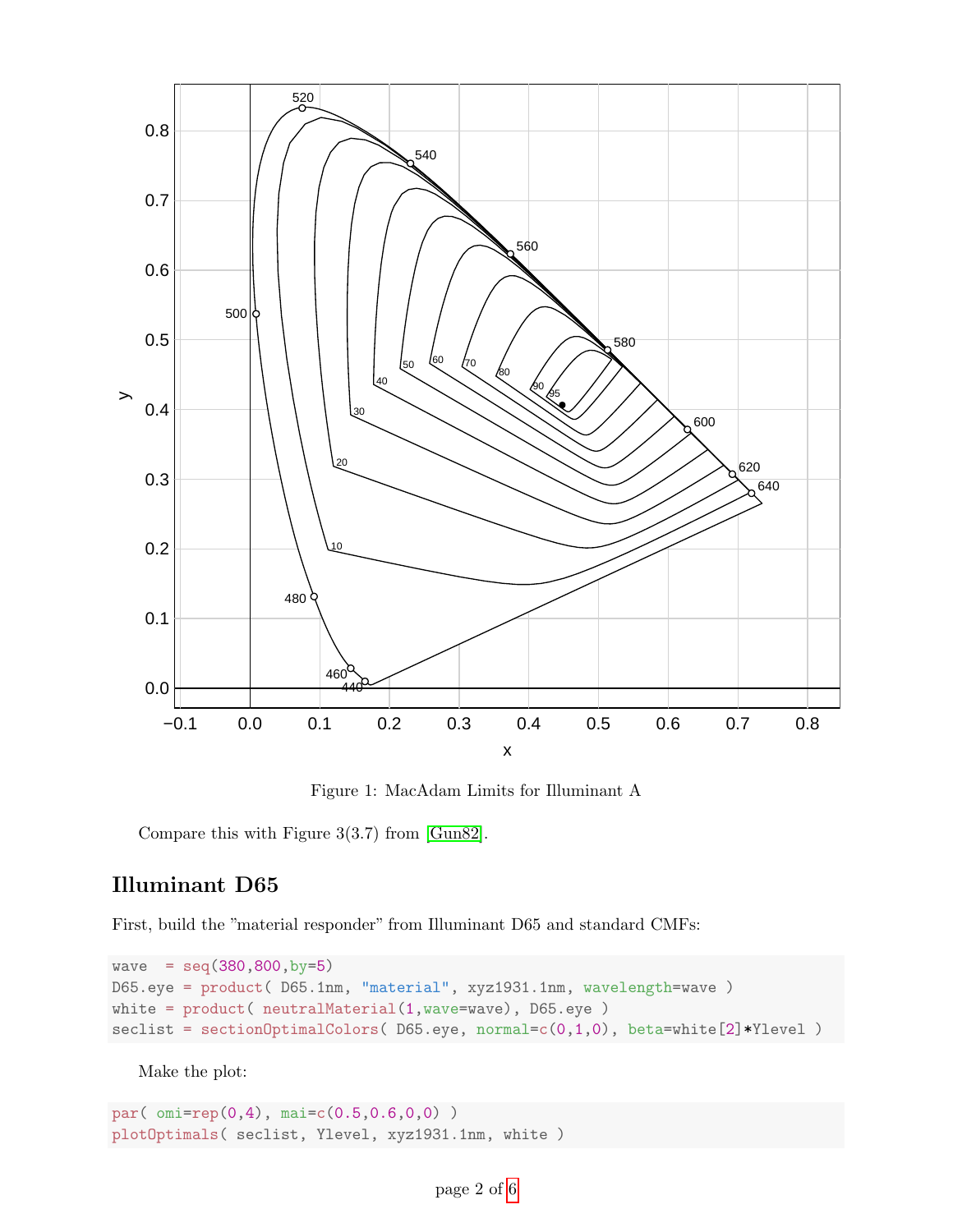

Figure 2: MacAdam Limits for Illuminant D65

Compare this with Figure 4(3.7) from [\[Gun82\]](#page-4-0).

## Illuminant C

First, build the "material responder" from Illuminant C and standard CMFs:

```
wave = seq(380, 780, by=5)C.eye = product( C.5nm, "material", xyz1931.1nm, wavelength=wave )
white = product( neutralMaterial(1,wave=wave), C.eye )
seclist = sectionOptimalColors( C.eye, normal=c(0,1,0), beta=white[2]*Ylevel )
```
Now, make the plot:

par( omi=rep(0,4), mai=c(0.5,0.6,0,0) ) plotOptimals( seclist, Ylevel, xyz1931.1nm, white )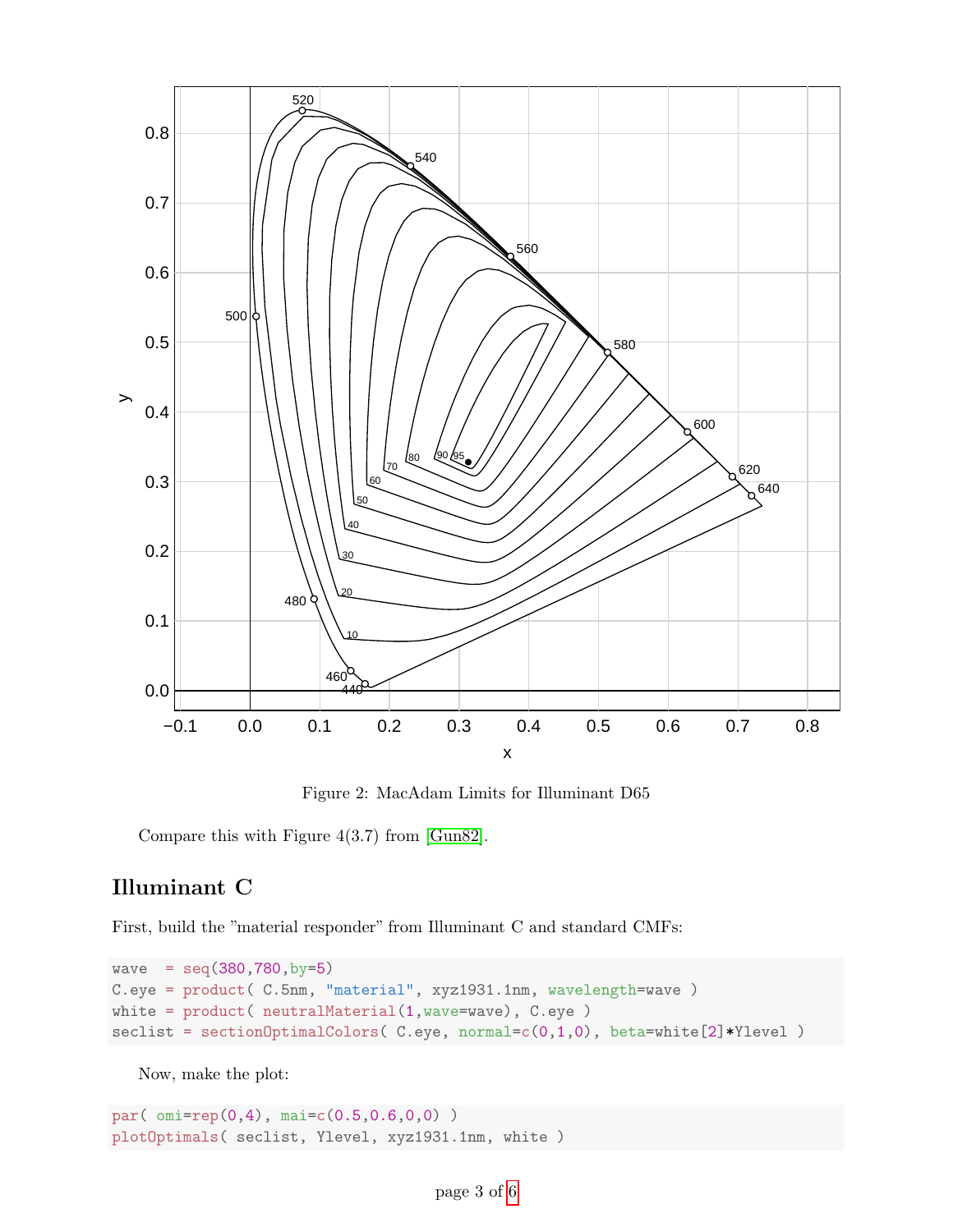

Figure 3: MacAdam Limits for Illuminant C

## An RGB Scanner

This also works with object color from an electrical RGB scanner. The chromaticities in this case are:

 $r = R/(R + G + B)$   $q = G/(R + G + B)$ 

Make a scanner from a tungsten source and a Flea2 camera:

```
wave = seq(420, 680, by=5)Flea2.scanner = product( A.1nm, "material", Flea2.RGB, wavelength=wave )
white = product( neutralMaterial(1,wave=wave), Flea2.scanner )
seclist = sectionOptimalColors( Flea2.scanner, normal=c(0,1,0), beta=white[2]*Ylevel )
```
Now, make the plot: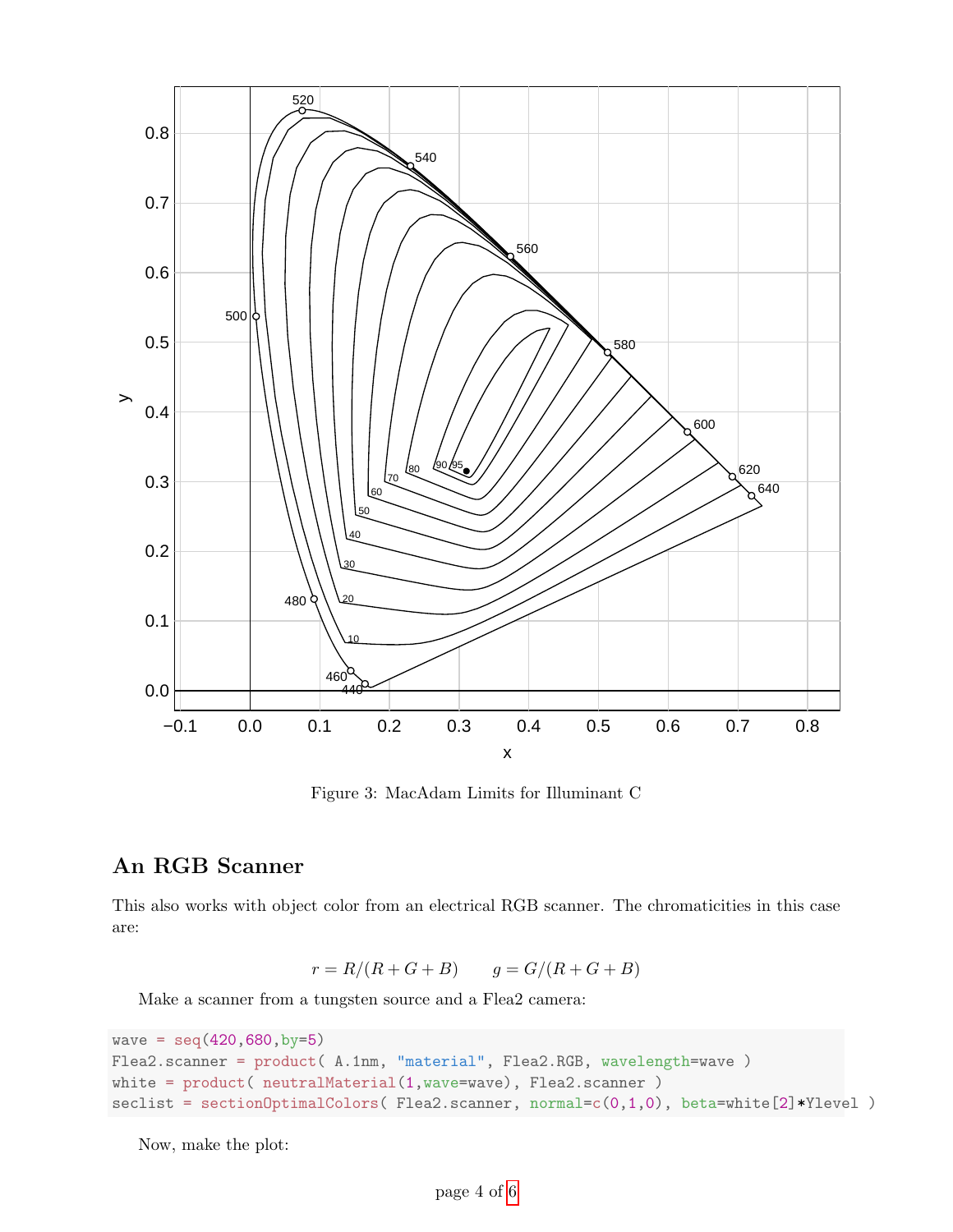```
par( omi=rep(0,4), mai=c(0.5,0.6,0,0) )
plotOptimals( seclist, Ylevel, Flea2.scanner, white )
```


Figure 4: Approximate Output Limits for an RGB scanner

The wavelengths have been trimmed at each end to avoid weak responsivities that wander around too much. Even after trimming, the spectrum locus is not convex in the inverval from about 500 to 560 nm. This shows that the color solid does not satisfy the 2-transition property. The optimal color chromaticity locii are convex, as they must be; and some optimal colors are outside the spectrum locus. See Figure 3 and more discussion in [\[Wes83\]](#page-5-1).

## References

<span id="page-4-0"></span>[Gun82] Gunther Wyszecki and W.S. Stiles. Color Science : Concepts and Methods, Quantitative Data and Formulae. Wiley-Interscience, second edition, 1982.